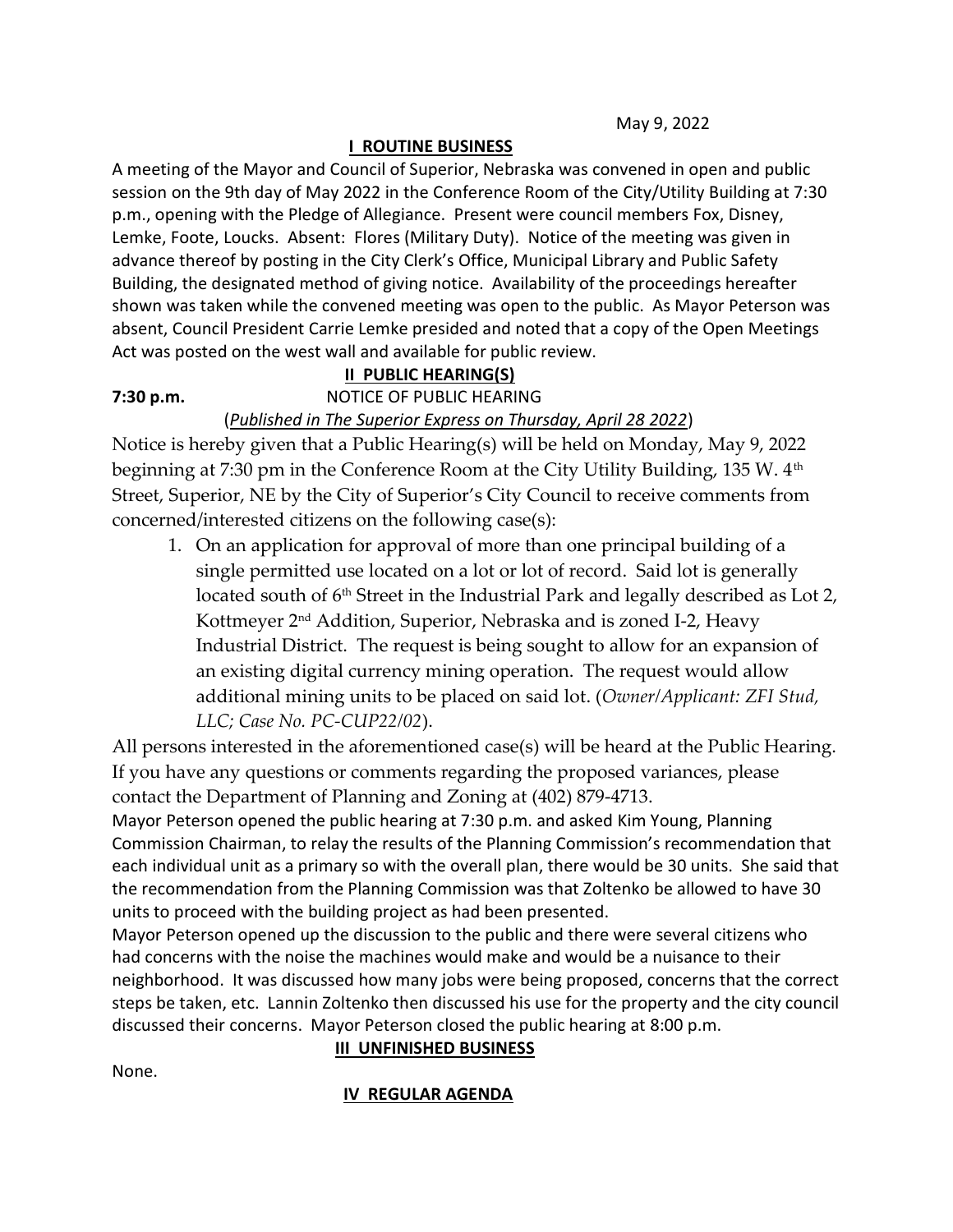### CONSENT AGENDA

- 1. Approve May Utility Claims
- 2. Accept April Utility Treasurer's Report
- 3. Approve Minutes from April 25 , 2022 City Council Meeting
- 4. Approve May City Claims
- 5. Accept April City Treasurer's Report

Council by majority vote approved the Consent Agenda including the additional claims.

## City Section:

1. Two representatives from Olsson's were present to discuss grant funding opportunities for the public safety building.

2. Council by majority vote agreed with the Planning Commission's recommendations and restrictions for the additional data centers with the modifications for only four data centers and come up with the noise mitigation and then we'll know whether or not any additional noise mitigation will be required.

3. Council by majority vote approved the Zoltenko purchase proposal at Kottmeyer South Lots 1 and 3.

4. Council by majority vote approved Seth Going as the pool manager, wage set at 3/6 on scale, with starting wage of \$12.25 per hour.

5. Council by majority vote approved advertising for assistant pool managers.

6. Council by majority vote approved the presented list of candidates for pool operators and lifeguards with passage of the Red Cross training certification.

7. Council by majority vote approved the hiring reinstatement of Gail Shotts for the Park & Cemetery Department.

8. Council by majority vote approved payment to Five Rule Planning for Invoice 20-PP-013 in the amount of \$10,000.00.

9. Council by majority vote approved the request for CDBG funds drawdown.

10. Council by majority vote approved payment to Advanced Consulting Engineering Services (ACES) for invoice #6028 for \$18,900.00.

11. Council by majority vote approved payment to Advanced Consulting Engineering Services (ACES) for invoice #6130 for \$4,100.00.

12. Council by majority vote approved the request for CDBG funds drawdown #6.

13. Council by majority vote approved the contract with South Central Economic Development District for Construction Management Services not to exceed \$10,000.00 for the City's 2020 Public Works Grant.

14. Council by majority vote approved the mayor to sign/execute contract with South Central Economic Development District for construction management services in an amount not to exceed \$10,000.00

15. Council by majority vote approved payment to Superior Ace Hardware for items completed on the BOOM Project in the amount of \$35.57.

16. Council by majority vote approved payment to Saathoff Construction Invoice 2022-385 and motion amended to include invoices 2022-386 and 2022-387.

17. Council by majority vote approved payment to Scott's Sales & Service for project items completed on BOOM Project, 709 E 3 $^{\text{rd}}$ , and 607 E 3 $^{\text{rd}}$ .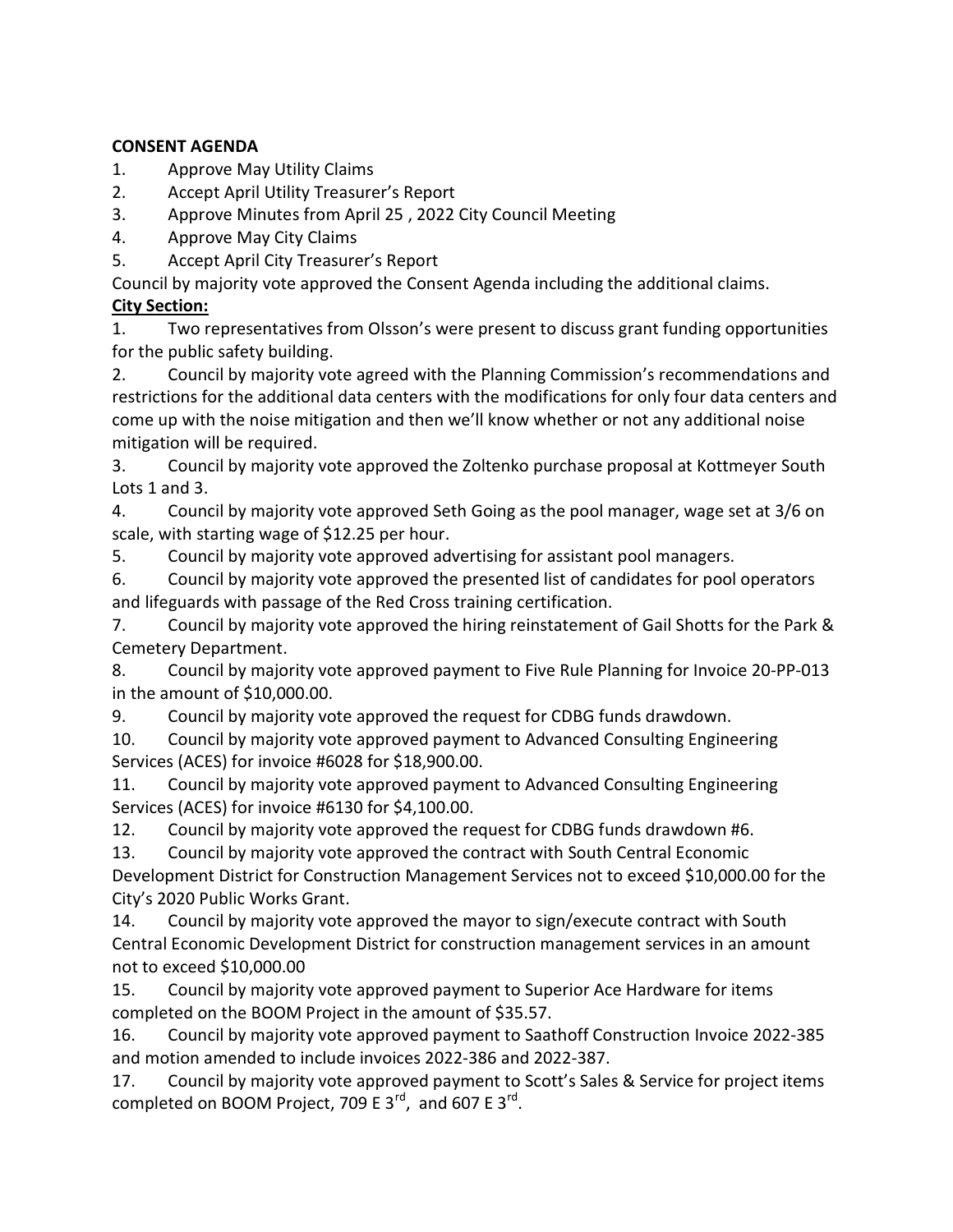18. Council by majority vote approved payment to Gilbert Plumbing for project items completed on BOOM Project at identified locations: 220 W  $8^{\text{th}}$  and 709 E  $3^{\text{rd}}$ .

19. Council by majority vote approved payment to Kenny's Lumber for project items (supplies/materials) completed on BOOM Project at 709 E 3<sup>rd</sup>, sheds on W 8<sup>th</sup>, 607 E 3<sup>rd</sup>.

20. Council by majority vote awarded the contract with ATO Builders for the Amount of \$376,079.54 for the Sidewalk Improvement Project.

# Utilities Section:

1. Council by majority vote approved hiring Levi Smidt for the City Street Department starting at scale step 2/2 at \$15.50 per hour with the 50-cent raise after six-month probation period.

2. Council by majority vote approved proceeding with request for proposals for the repairs of the west primary clarifier at WWTP.

3. Council by majority vote approved entering into contract negotiations with JEO regarding the 2023 Superior Sanitary Sewer Collection Project.

4. Council by majority vote tabled action, as requested by Brittenham, regarding 2022 Street Paving Proposal.

5. Council by majority vote approved Change Order #2 for the 2021 FEMA Wastewater Treatment Plant.

6. Council by majority vote approved Resolution 2022-09, a request for South Central Economic Development District to assist with a PHMSA grant application.

7. Travel requests were heard.

8. Various committee reports were given.

9. Council by majority vote adjourned the meeting.

Christopher D. Peterson, Mayor

# ATTEST:

Jan Diehl, City Clerk

May Utility Claims

Capital Business Systems/Modern Methods, Contract – 207.03; Ditch Witch Undercon, Supplies – 158.57; First National Bank Omaha, Supplies – 535.35; League of Nebraska Municipalities, Registration – 903.00; Phenova, Service – 112.90; Quill Corp, Supplies – 47.07; Servi-Tech, Service – 23.00; Superior Fire Extinguisher, Service – 536.67; USA Blue Book, Supplies – 847.73; UV Doctor Lamps, Supplies – 709.36; Automated Merchant Systems, Fees – 567.97; Van Kirk Bros Contracting, Service – 63,476.42; Stuart Alsup, Service – 270.00; Baker & Son Disposal – 320.20; Blackburn, Supplies – 317.34; Border States Industries, Inc, Supplies – 8,242.46; City of Superior, Reimbursement – 45.00; City of Superior, Electric & Gas Contribution – 26,659.66; Edward Jones, Pension W/H – 1,966.72; Glenwood Telecommunications, Internet – 247.82; Hastings Utilities, Capacity Charge – 18,700.00; Hawkins, Inc., Supplies – 647.67; JEO Consulting Group, Professional Service – 9,547.50; Kenny's Lumber & Farm Center, Supplies – 134.08; Landis+Gyr Technologies, Hosting Fees – 722.10; Matheson Tri-Gas, Supplies – 209.58; Nebraska Public Power District, Service – 15.50; One Call Concepts, Service – 59.74; Petro Plus, Fuel – 3,123.66; South Central Electric, Service – 493.97; Superior Ace Hardware, Supplies – 401.15; Superior Motor Parts, Supplies – 16.03; Superior Publishing, Supplies – 98.80; Superior Utilities, Utilities – 6,931.37; Turner Technology, Internet Managed Support – 721.76; Van Kirk Bros Contracting, Water Improvements - 152,619.71; VIVIAL, Directory Listing – 33.00;